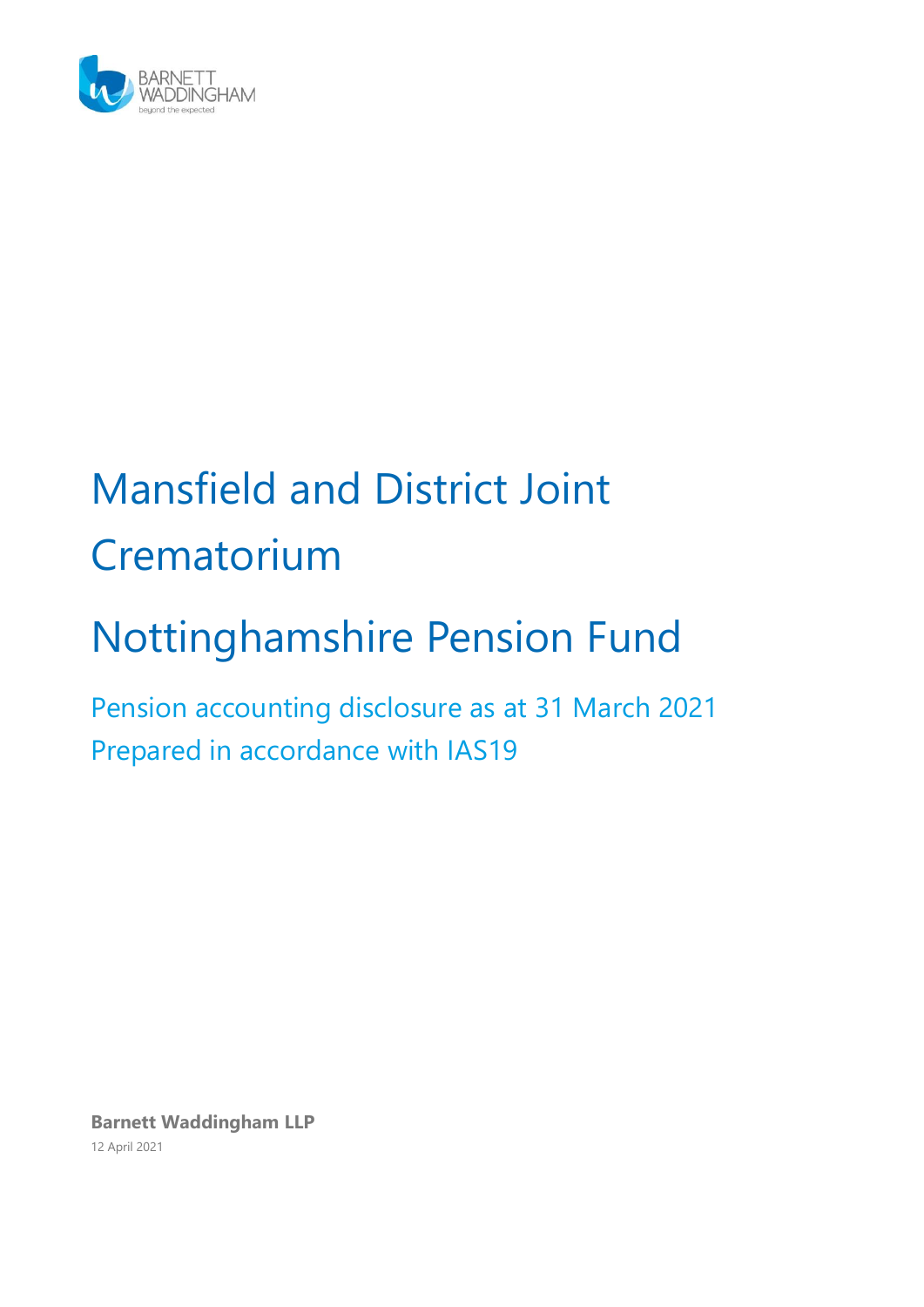

# Contents

| Appendix 1 |  |
|------------|--|
| Appendix 2 |  |
| Appendix 3 |  |
| Appendix 4 |  |
| Appendix 5 |  |
| Appendix 6 |  |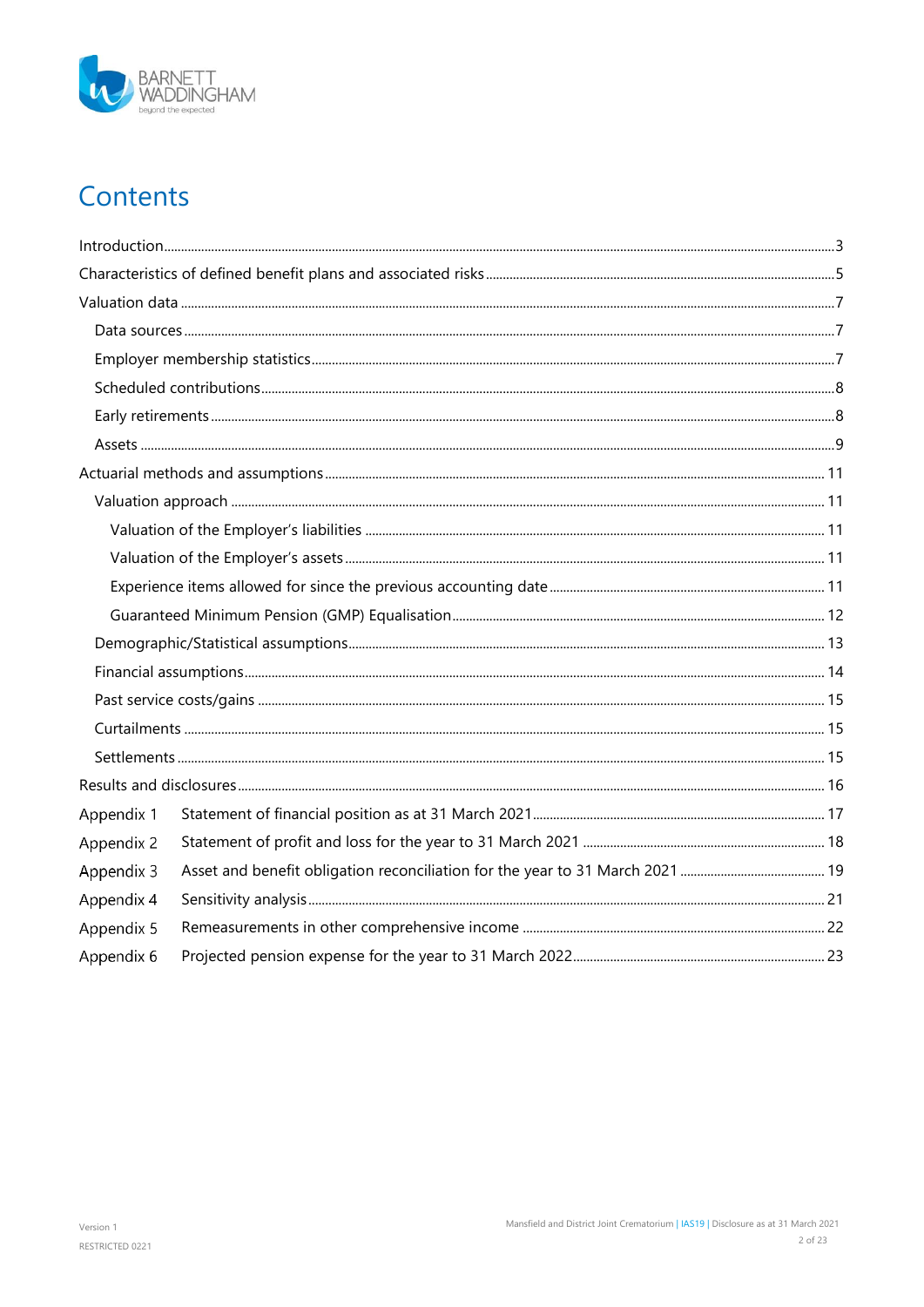

## <span id="page-2-0"></span>**Introduction**

We have been instructed by Nottinghamshire County Council, the administering authority to the Nottinghamshire Pension Fund (the Fund), to undertake pension expense calculations in respect of pension benefits provided by the Local Government Pension Scheme (the LGPS) to employees of Mansfield and District Joint Crematorium (the Employer) as at 31 March 2021. We have taken account of current LGPS Regulations, as amended, as at the date of this report.

This report is addressed to the Employer and its advisers; in particular, this report is likely to be of relevance to the Employer's auditor.

These figures are prepared in accordance with our understanding of International Accounting Standard 19 (IAS19).

This advice complies with Technical Actuarial Standard 100: Principles for Technical Actuarial Work (TAS 100).

The figures quoted will form the basis of the balance sheet and funding status disclosures to be made by the Employer as at 31 March 2021 in respect of its pension obligations under the LGPS. The projected pension expense calculations for the year to 31 March 2022 may be used for the purpose of any interim financial reporting during the year to 31 March 2022. However, it may subsequently be necessary to adjust these projections following the occurrence of any material events such as curtailments, settlements or the discontinuance of the Employer's participation in the Fund.

Further information relating to our treatment of GMP is included on page [12](#page-11-0) of this disclosure.

The results in this report include an allowance to reflect the Court of Appeal judgement in respect of the McCloud and Sargeant cases which relate to age discrimination within the Judicial and Fire Pension schemes, respectively. This allowance was described in the previous accounting report and incorporated into the accounting results as at 31 March 2020. These results, including the allowance, have been rolled forward and remeasured to obtain the accounting results as at 31 March 2021.

The accounting results at 31 March 2020, used as the opening position for this report, are detailed in the IAS19 report dated 9 April 2020. This report was produced based on whole fund asset information to 31 December 2019. We have been advised that the Employer used this report as the basis for the information included in their accounts.

On 16 July 2020, the Government published a consultation on the proposed remedy to be applied to LGPS benefits in response to the McCloud and Sargeant cases. The consultation closed on 8 October 2020 and the final remedy will only be known after the consultation responses have been reviewed and a final set of remedial Regulations are published. We do not believe there are any material differences between the approach underlying our estimated allowance and the proposed remedy. A more detailed analysis at this stage would require a significant volume of member data which is not yet available. Therefore we have not included any further adjustment in light of the ongoing consultation in this report.

Please note we have not made any allowance for IFRIC14 in our calculations. We would be happy to speak to the Employer or their auditor if more information is required.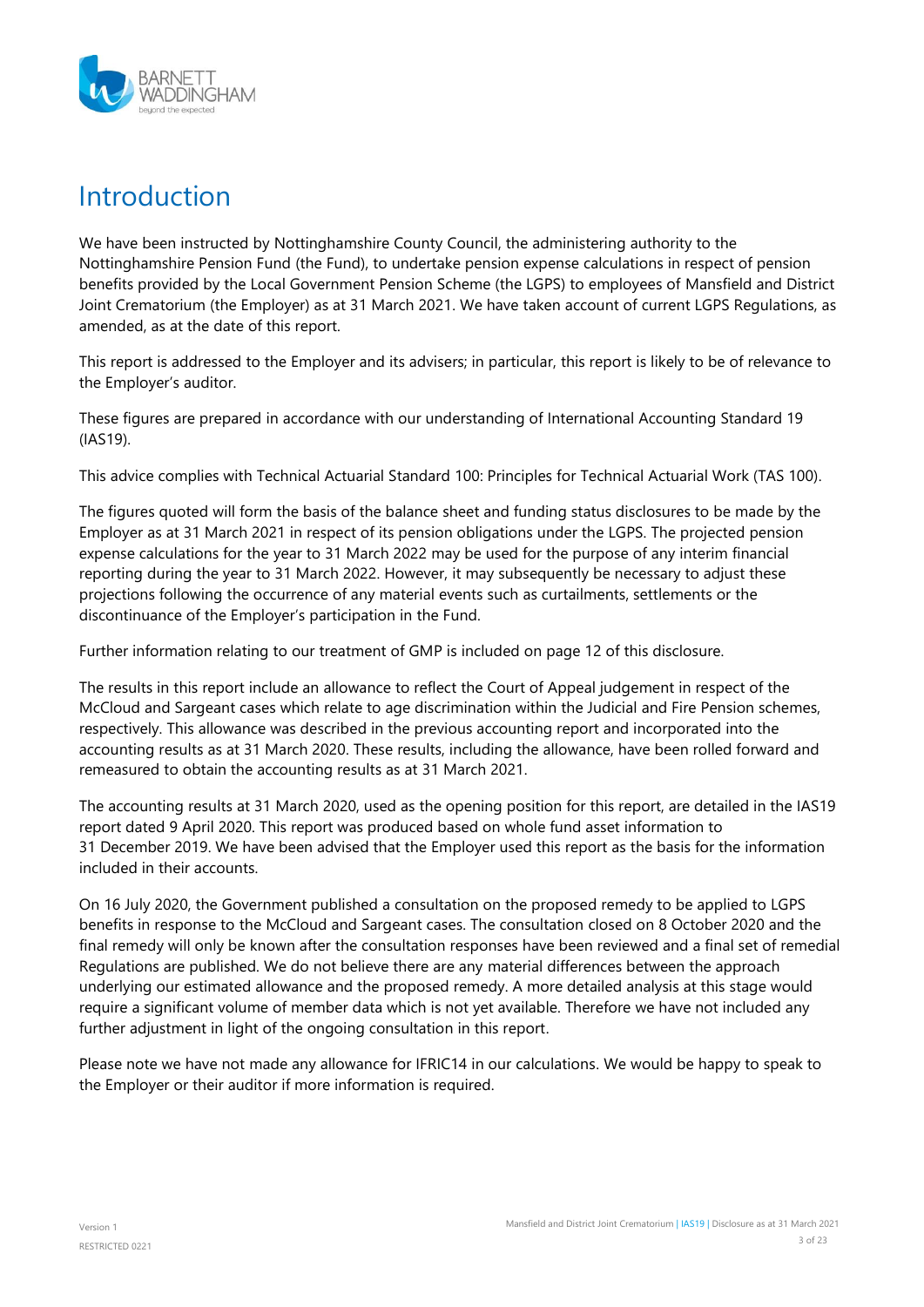

IAS19 also requires the disclosure of any other employer provided pension benefits which are not paid from the Fund itself: examples include additional pensions paid on retirement under the Discretionary Payment Regulations. We have only valued such additional liabilities, which would not be covered in the formal LGPS valuation, to the extent that they have been notified to us and are as disclosed in the Valuation data section of this report.

Amendments to the IAS19 standard now requires that, when determining any past service cost or gain or loss on settlement, the net defined benefit liability is remeasured using current assumptions and the fair value of plan assets at the time of the event. The amendment does, however, note that the extra remeasurement does not need to be applied where the application of that remeasurement is immaterial. No events have occurred over the accounting period that would be treated as material 'special events'.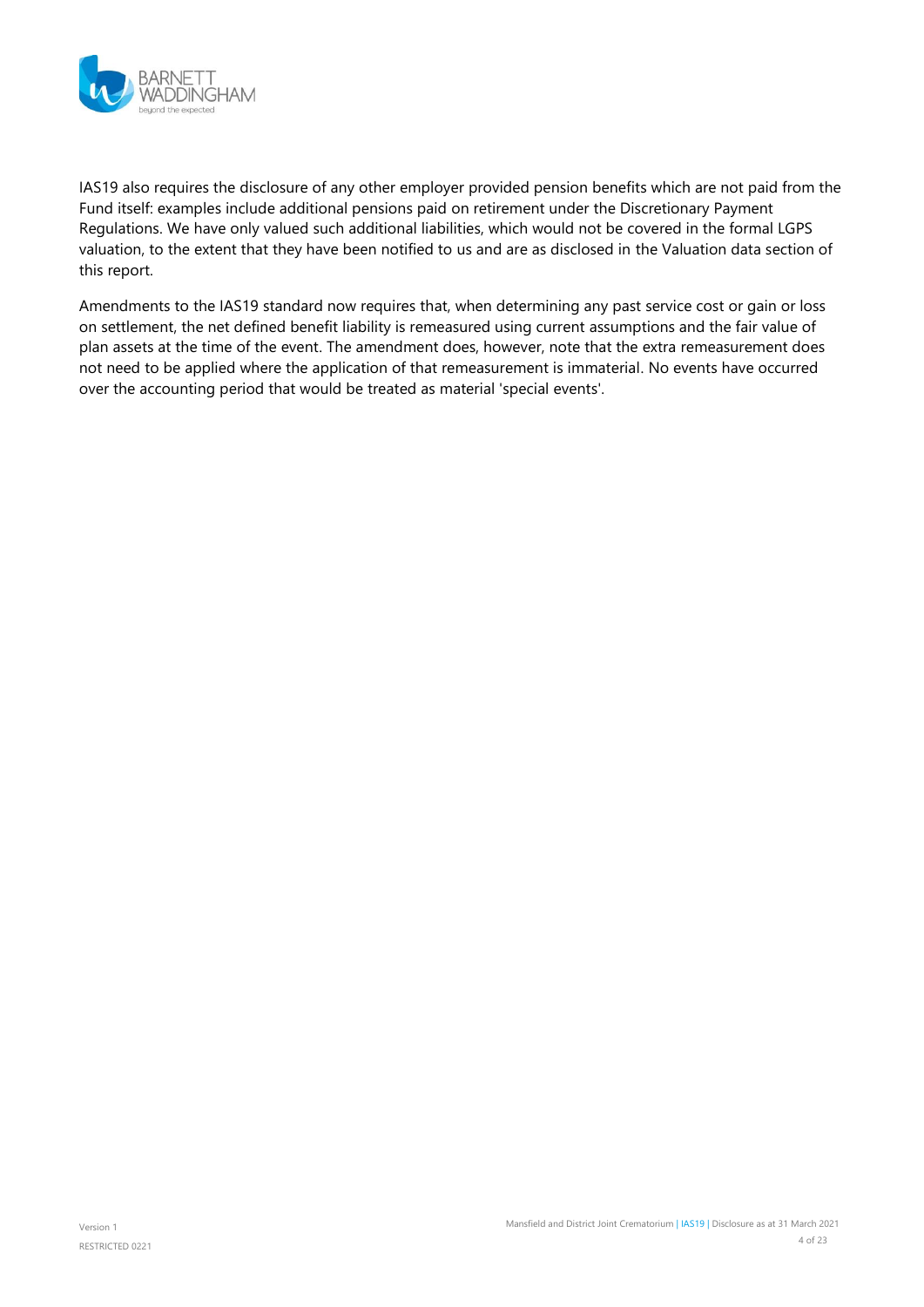

# <span id="page-4-0"></span>Characteristics of defined benefit plans and associated risks

The LGPS is a defined benefit statutory scheme administered in accordance with the Local Government Pension Scheme Regulations 2013 and currently provides benefits based on career average revalued earnings. Full details of the benefits being valued are as set out in the Regulations as amended and summarised on the LGPS website and the Fund's membership booklet. There are currently uncertainties in relation to LGPS benefits due to the McCloud and Sargeant judgement and the 2016 cost cap process. The Government has published its consultation on a remedy for the McCloud and Sargeant judgement and at the same time announced the unpausing of the 2016 cost cap process which will take into account the remedy for the McCloud and Sargeant judgement. These are yet to be finalised and therefore it remains uncertain what changes may be made to LGPS benefits as a result.

The administering authority for the Fund is Nottinghamshire County Council. The Pension Fund Committee oversees the management of the Fund whilst the day to day fund administration is undertaken by a team within the administering authority. Where appropriate some functions are delegated to the Fund's professional advisers.

As administering authority to the Fund, Nottinghamshire County Council, after consultation with the Fund Actuary and other relevant parties, is responsible for the preparation and maintenance of the Funding Strategy Statement and the Investment Strategy Statement. These should be amended when appropriate based on the Fund's performance and funding.

Contributions are set every three years as a result of the actuarial valuation of the Fund required by the Regulations. The next actuarial valuation of the Fund will be carried out as at 31 March 2022 and will set contributions for the period from 1 April 2023 to 31 March 2026. There are no minimum funding requirements in the LGPS but the contributions are generally set to target a funding level of 100% using the actuarial valuation assumptions.

On the Employer's withdrawal from the Fund, a cessation valuation will be carried out in accordance with Regulation 64 of the LGPS Regulations 2013 which will determine the termination contribution due by the Employer, on a set of assumptions deemed appropriate by the Fund Actuary.

In general, participating in a defined benefit pension scheme means that the Employer is exposed to a number of risks:

- Investment risk. The Fund holds investment in asset classes, such as equities, which have volatile market values and while these assets are expected to provide real returns over the long-term, the short-term volatility can cause additional funding to be required if a deficit emerges;
- Interest rate risk. The Fund's liabilities are assessed using market yields on high quality corporate bonds to discount future liability cashflows. As the Fund holds assets such as equities the value of the assets and liabilities may not move in the same way;
- Inflation risk. All of the benefits under the Fund are linked to inflation and so deficits may emerge to the extent that the assets are not linked to inflation; and
- Longevity risk. In the event that the members live longer than assumed a deficit will emerge in the Fund. There are also other demographic risks.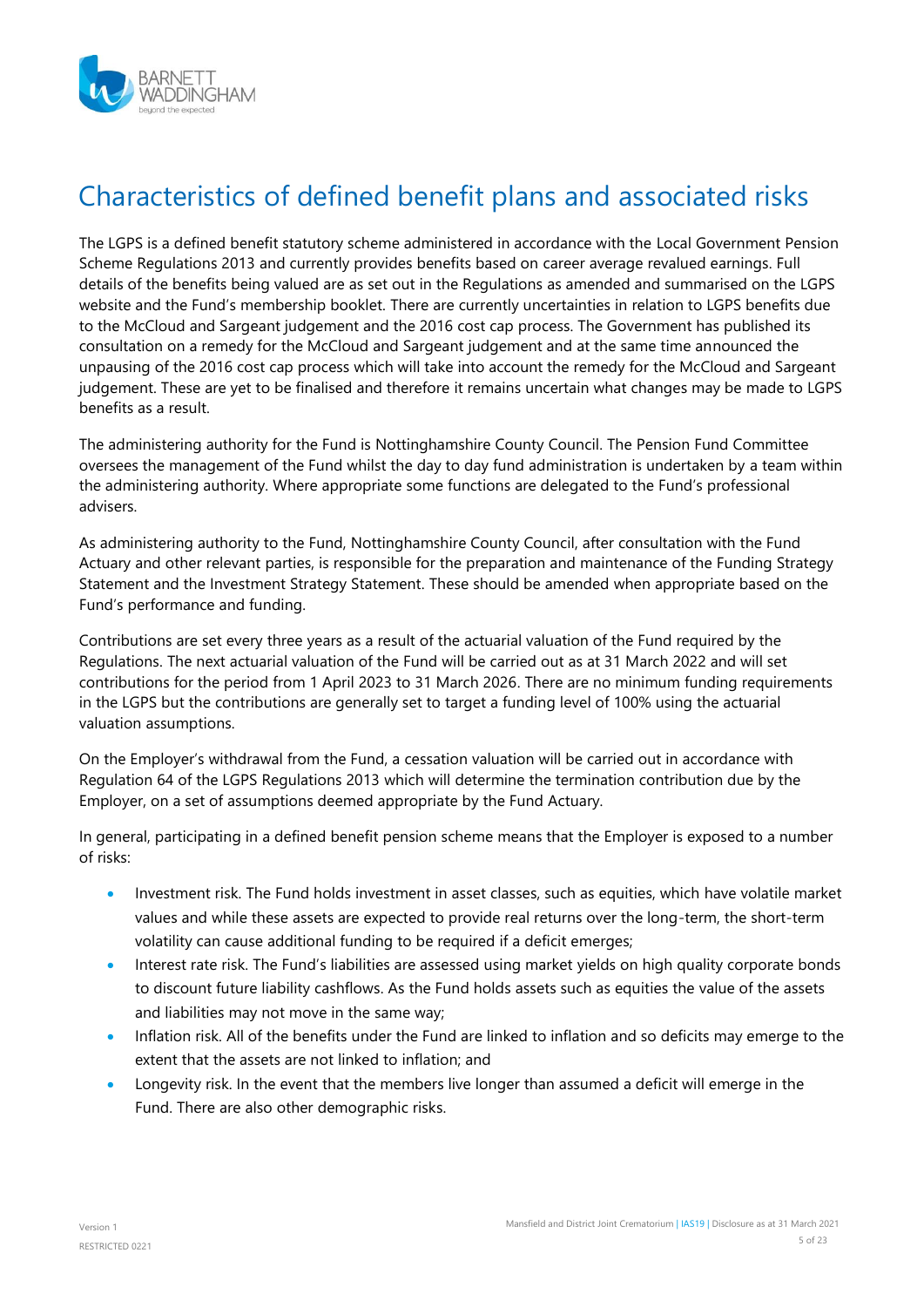

In addition, as many unrelated employers participate in the Nottinghamshire Pension Fund, there is an orphan liability risk where employers leave the Fund but with insufficient assets to cover their pension obligations so that the difference may fall on the remaining employers.

All of the risks above may also benefit the Employer e.g. higher than expected investment returns or employers leaving the Fund with excess assets which eventually get inherited by the remaining employers.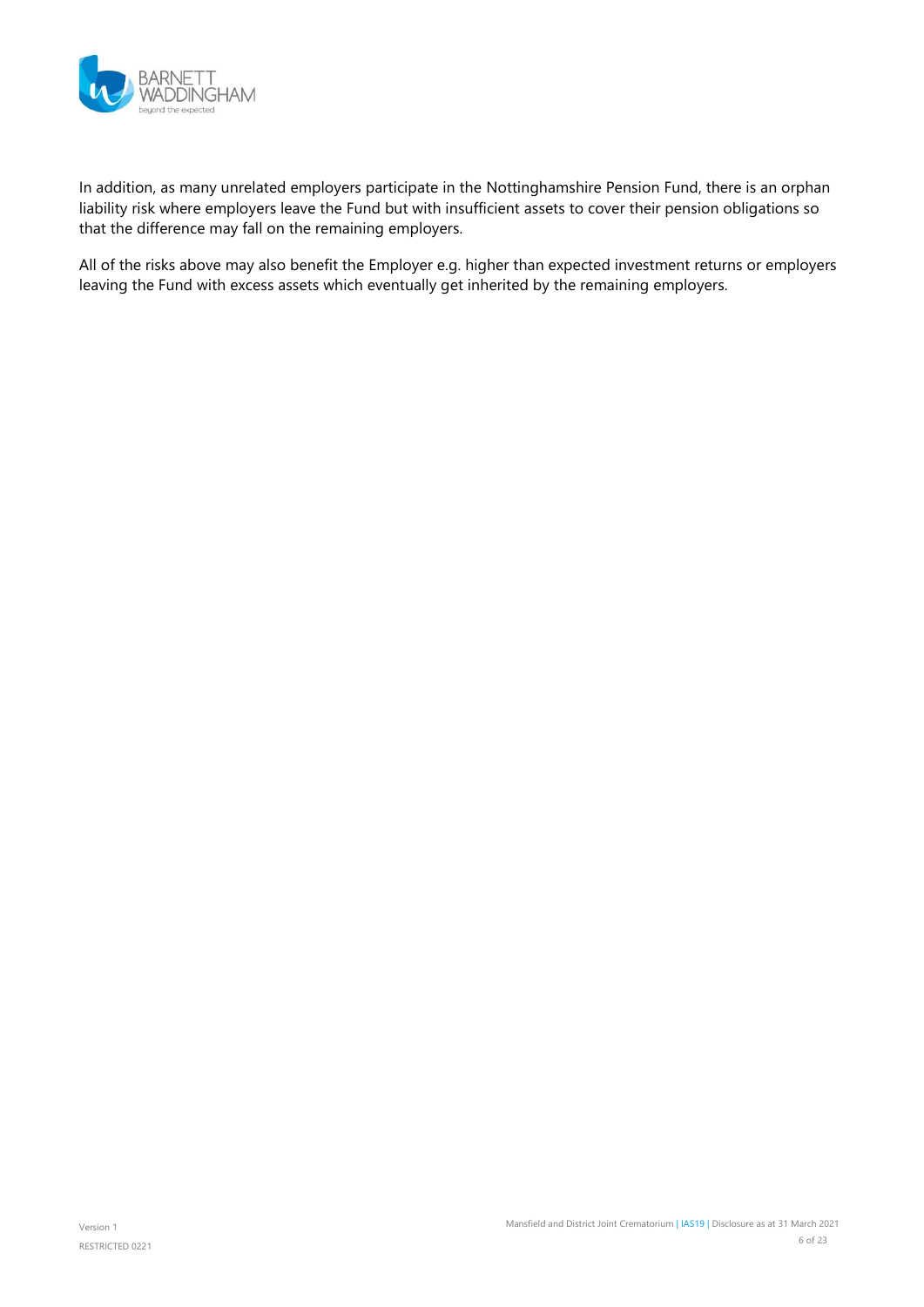

# <span id="page-6-0"></span>Valuation data

### <span id="page-6-1"></span>Data sources

In completing our calculations for pension accounting purposes we have used the following items of data, which we received from Nottinghamshire County Council:

- The results of the valuation as at 31 March 2019 which was carried out for funding purposes and the results of the 31 March 2020 IAS19 report which was prepared for accounting purposes;
- Estimated whole Fund income and expenditure items for the period to 31 March 2021;
- Estimated Fund returns based on Fund asset statements provided (or estimated where necessary) as at 31 March 2019, 31 March 2020 and 31 December 2020, Fund income and expenditure as noted above and estimated market returns thereafter for the period to 31 March 2021;
- Estimated Fund income and expenditure in respect of the Employer for the period to 31 March 2021;
- Details of any new early retirements for the period to 31 March 2021 that have been paid out on an unreduced basis, which are not anticipated in the normal employer service cost; and
- Details of any settlements for the period to 31 March 2021.

Although some of these data items have been estimated, we do not believe that they are likely to have a material effect on the results of this report. Further, we are not aware of any material changes or events since we received the data. The data has been checked for reasonableness and we are happy that the data is sufficient for the purposes of this advice.

### <span id="page-6-2"></span>Employer membership statistics

The table below summarises the membership data, as at 31 March 2019 for members receiving funded benefits.

| Member data summary | <b>Number</b> | Salaries/Pensions | Average age |  |
|---------------------|---------------|-------------------|-------------|--|
|                     |               | £000s             |             |  |
| Actives             | 13            | 263               | 44          |  |
| Deferred pensioners | 9             | 19                | 46          |  |
| Pensioners          |               | 25                | 61          |  |
| Unfunded pensioners | 2             | 0                 | 73          |  |

The service cost for the year ending 31 March 2021 is calculated using an estimate of the total pensionable payroll during the year. The estimated total pensionable payroll during the year is £241,000, as advised by the Employer. The projected service cost for the year ending 31 March 2022 has been calculated assuming the payroll remains at this level over the year.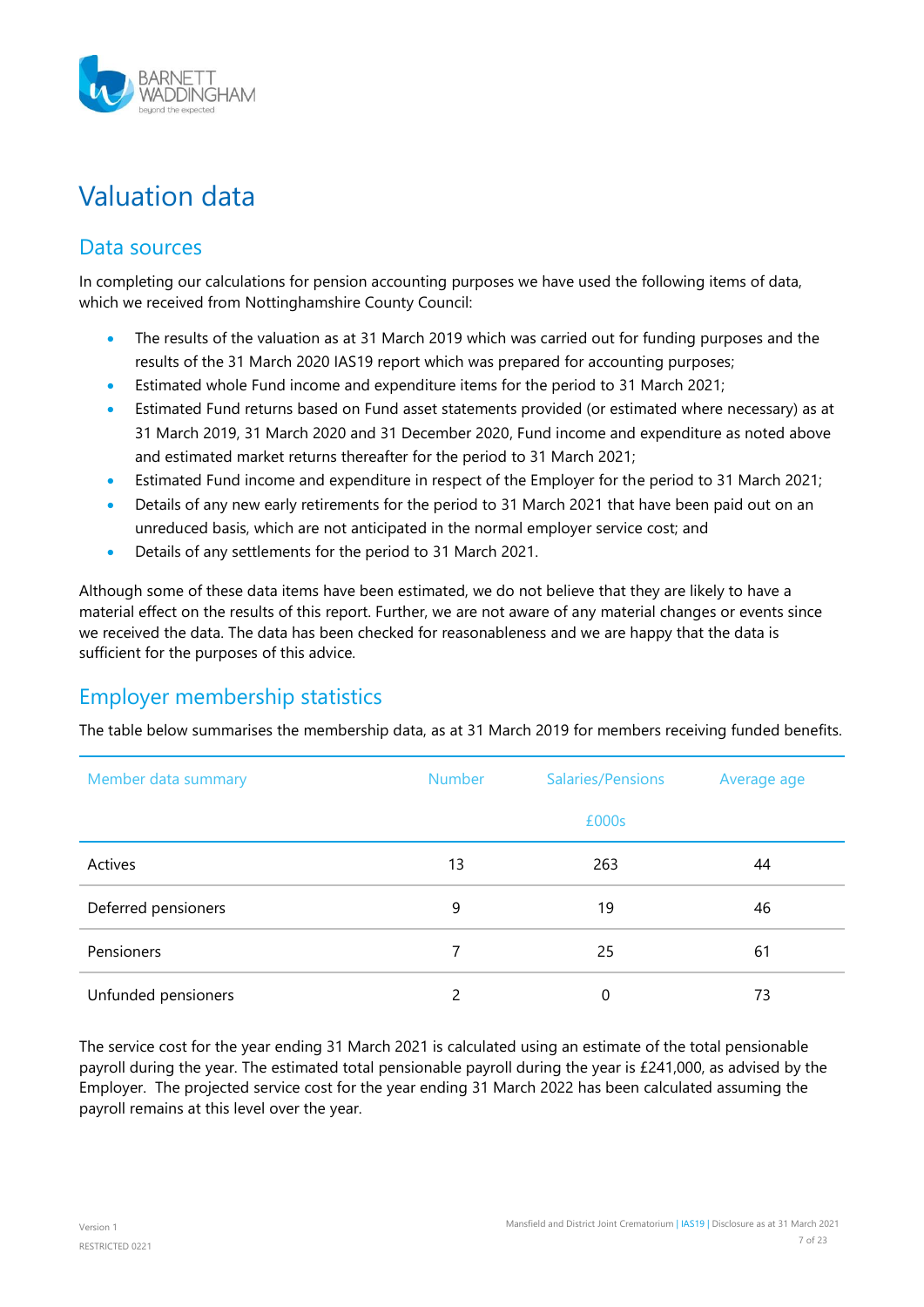

### <span id="page-7-0"></span>Scheduled contributions

The table below summarises the minimum employer contributions due from Mansfield and District Joint Crematorium to the Fund over this inter-valuation period. The calculated cost of accrual of future benefits is 20.2% of payroll p.a.

| Minimum employer contributions due<br>for the period beginning | 1 Apr 2020 | 1 Apr 2021 | 1 Apr 2022 |
|----------------------------------------------------------------|------------|------------|------------|
| Percent of payroll                                             | 20.2%      | 20.2%      | 20.2%      |
| plus monetary amount (£000s)                                   |            |            | 18         |

However, Mansfield and District Joint Crematorium have agreed with the administering authority that they will prepay their monetary contributions for the three years to 31 March 2023 by making a single lump sum payment of £48,454 by 30 April 2020. This lump sum payment has received an actuarially equivalent discount to the monetary rates above and Mansfield and District Joint Crematorium have been notified separately of this amount. If they don't make this lump sum payments by 30 April 2020, the contribution rates set out above will apply as normal.

Mansfield and District Joint Crematorium may pay further amounts at any time and future periodic contributions, or the timing of contributions may be adjusted on a basis approved by us.

### <span id="page-7-1"></span>Early retirements

We requested data on any early retirements in respect of the Employer from the administering authority for the year ending 31 March 2021.

It is our understanding that there were no new early retirements over the year which were not allowed for at the previous accounting date.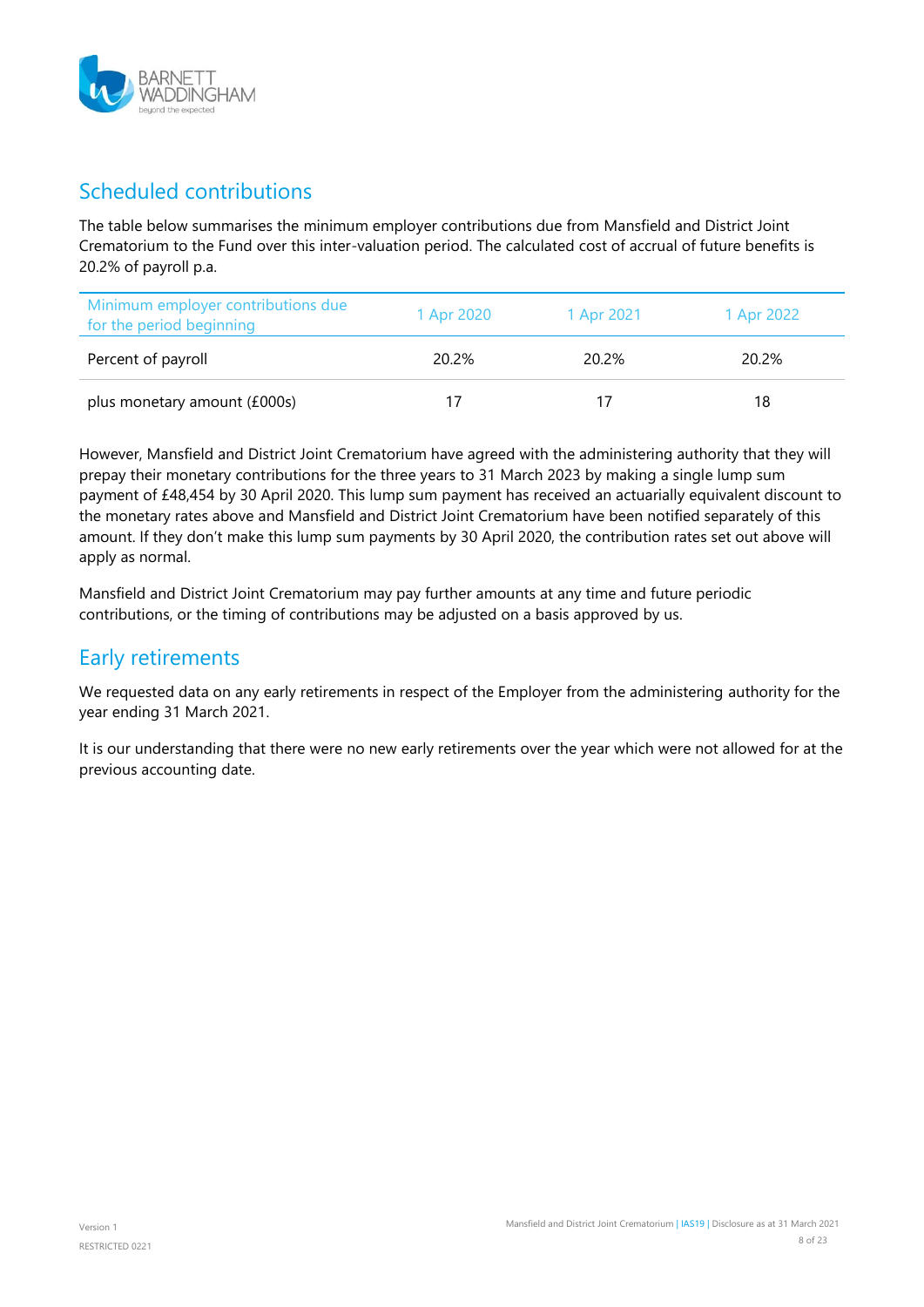

### <span id="page-8-0"></span>Assets

The return on the Fund (on a bid value to bid value basis) for the year to 31 March 2021 is estimated to be 21.78%. The actual return on Fund assets over the year may be different.

The estimated asset allocation for Mansfield and District Joint Crematorium as at 31 March 2021 is as follows:

| Asset breakdown              | 31 Mar 2021 |      | 31 Mar 2020 |      |
|------------------------------|-------------|------|-------------|------|
|                              | £000s       | %    | £000s       | %    |
| Equities                     | 889         | 64%  | 788         | 64%  |
| Gilts                        | 49          | 4%   | 40          | 3%   |
| Other bonds                  | 104         | 7%   | 107         | 9%   |
| Property                     | 148         | 11%  | 156         | 13%  |
| Cash                         | 75          | 5%   | 30          | 2%   |
| Inflation-linked pooled fund | 54          | 4%   | 45          | 4%   |
| Infrastructure               | 76          | 5%   | 65          | 5%   |
| <b>Total</b>                 | 1,395       | 100% | 1,231       | 100% |

We have estimated the bid values where necessary. Please note that the individual percentages shown are to the nearest percentage point for each asset class and may not sum to 100%. The final asset allocation of the Fund assets as at 31 March 2021 may be different from that shown due to estimation techniques.

Based on the above, the Employer's share of the assets of the Fund is approximately 0.02%.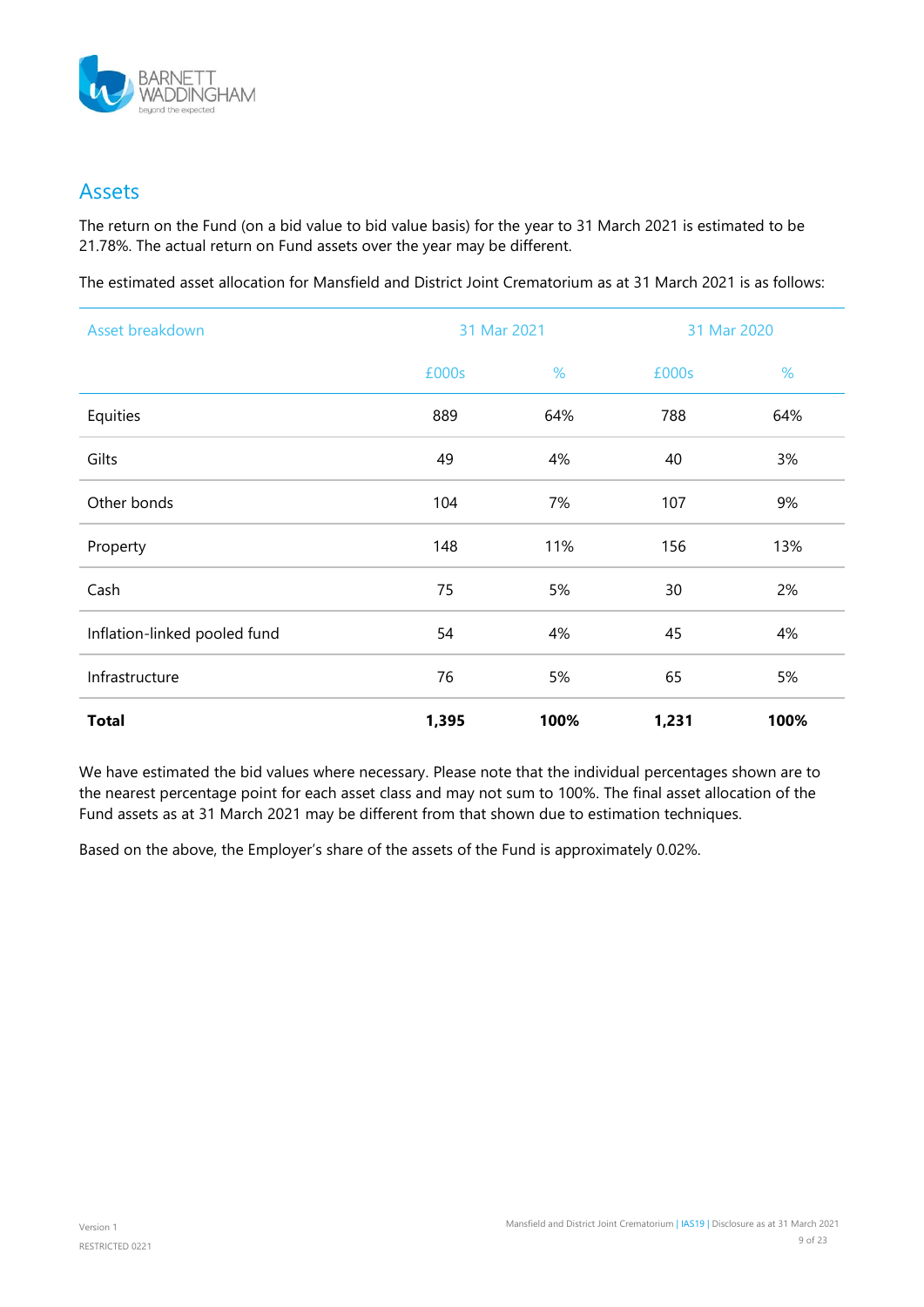

We received the following information from the administering authority regarding the detail of their assets as at 31 December 2020, representing the percentages of the total Fund held in each asset class (split by those that have a quoted market price in an active market, and those that do not).

| Asset breakdown                             |                          | 31 Dec 2020              |
|---------------------------------------------|--------------------------|--------------------------|
|                                             | % Quoted                 | % Unquoted               |
| <b>Fixed Interest Government Securities</b> |                          |                          |
| UK                                          | 3.5%                     | $\overline{\phantom{a}}$ |
| Overseas                                    | $\overline{\phantom{a}}$ | $\overline{\phantom{a}}$ |
| <b>Corporate Bonds</b>                      |                          |                          |
| UK                                          | 2.0%                     | $\overline{\phantom{a}}$ |
| Overseas                                    | 5.5%                     |                          |
| <b>Equities</b>                             |                          |                          |
| UK                                          | 24.5%                    | 0.0%                     |
| Overseas                                    | 35.2%                    | $\overline{\phantom{a}}$ |
| <b>Property</b>                             |                          |                          |
| All                                         | $\overline{\phantom{0}}$ | 10.6%                    |
| <b>Others</b>                               |                          |                          |
| Private Equity                              | $\overline{\phantom{0}}$ | 2.9%                     |
| Infrastructure                              | $\overline{\phantom{0}}$ | 5.4%                     |
| Unit trust                                  |                          | 1.0%                     |
| Inflation-linked pooled fund                | $\overline{\phantom{0}}$ | 3.9%                     |
| Credit                                      | $\overline{\phantom{0}}$ | 0.9%                     |
| Cash/Temporary Investments                  | $\overline{\phantom{0}}$ | 4.4%                     |
| <b>Total</b>                                | 70.8%                    | 29.2%                    |

We do not have any further detail on the current asset allocation of the Fund; we suggest that if further information is required the administering authority is contacted in the first instance. Please note that as above, no adjustments for presentational purposes have been made to the percentages shown.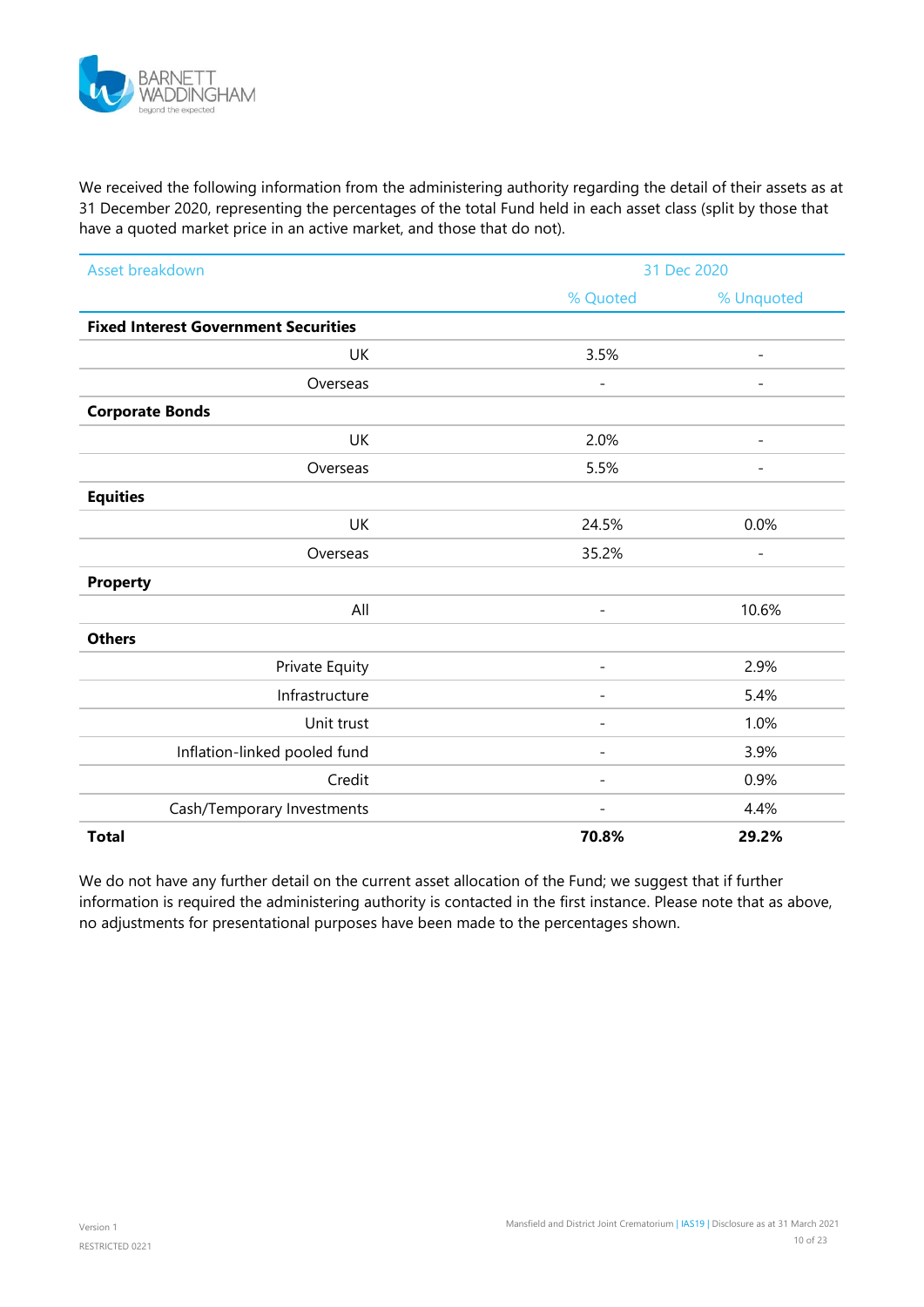

# <span id="page-10-0"></span>Actuarial methods and assumptions

### <span id="page-10-1"></span>Valuation approach

#### <span id="page-10-2"></span>Valuation of the Employer's liabilities

To assess the value of the Employer's liabilities at 31 March 2021, we have rolled forward the value of the Employer's liabilities calculated for the funding valuation as at 31 March 2019, using financial assumptions that comply with IAS19.

The full actuarial valuation involved projecting future cashflows to be paid from the Fund and placing a value on them. These cashflows include pensions currently being paid to members of the Fund as well as pensions (and lump sums) that may be payable in future to members of the Fund or their dependants. These pensions are linked to inflation and will normally be payable on retirement for the life of the member or a dependant following a member's death.

It is not possible to assess the accuracy of the estimated value of liabilities as at 31 March 2021 without completing a full valuation. However, we are satisfied that the approach of rolling forward the previous valuation data to 31 March 2021 should not introduce any material distortions in the results provided that the actual experience of the Employer and the Fund has been broadly in line with the underlying assumptions, and that the structure of the liabilities is substantially the same as at the latest formal valuation. From the information we have received there appears to be no evidence that this approach is inappropriate.

As required under the IAS19 accounting standard, we have used the projected unit credit method of valuation.

#### <span id="page-10-3"></span>Valuation of the Employer's assets

To calculate the asset share we have rolled forward the assets allocated to the Employer at 31 March 2019 allowing for investment returns (estimated where necessary), contributions paid into, and estimated benefits paid from, the Fund by and in respect of the Employer and its employees.

The Employer currently participates in the Small Scheduled Bodies pool with other employers in order to share experience of risks they are exposed to in the Fund. At the 2019 valuation, the deficit for the whole pool was calculated and allocated to each employer in proportion to their value of liabilities. The next reallocation will be carried out at the 2022 valuation, should the Employer remain in the pool. Each employer within the pool pays a contribution rate based on the cost of benefits of the combined membership of the pool.

#### <span id="page-10-4"></span>Experience items allowed for since the previous accounting date

Experience items arise due to differences between the assumptions made as part of the roll forward approach and actual experience. This includes (but is not limited to) assumptions made in respect of salary increases, pension increases, mortality, and member transfers. We have allowed for actual pension increase experience for the period from 2019-2021. This assumes that pension increases are in line with the annual pension increases set by HM Treasury Revaluation Order.

As a result of allowing for actual experience, an experience item is observed in the reconciliation to 31 March 2021, as shown in [Appendix 3](#page-18-0) and [Appendix 5.](#page-21-0)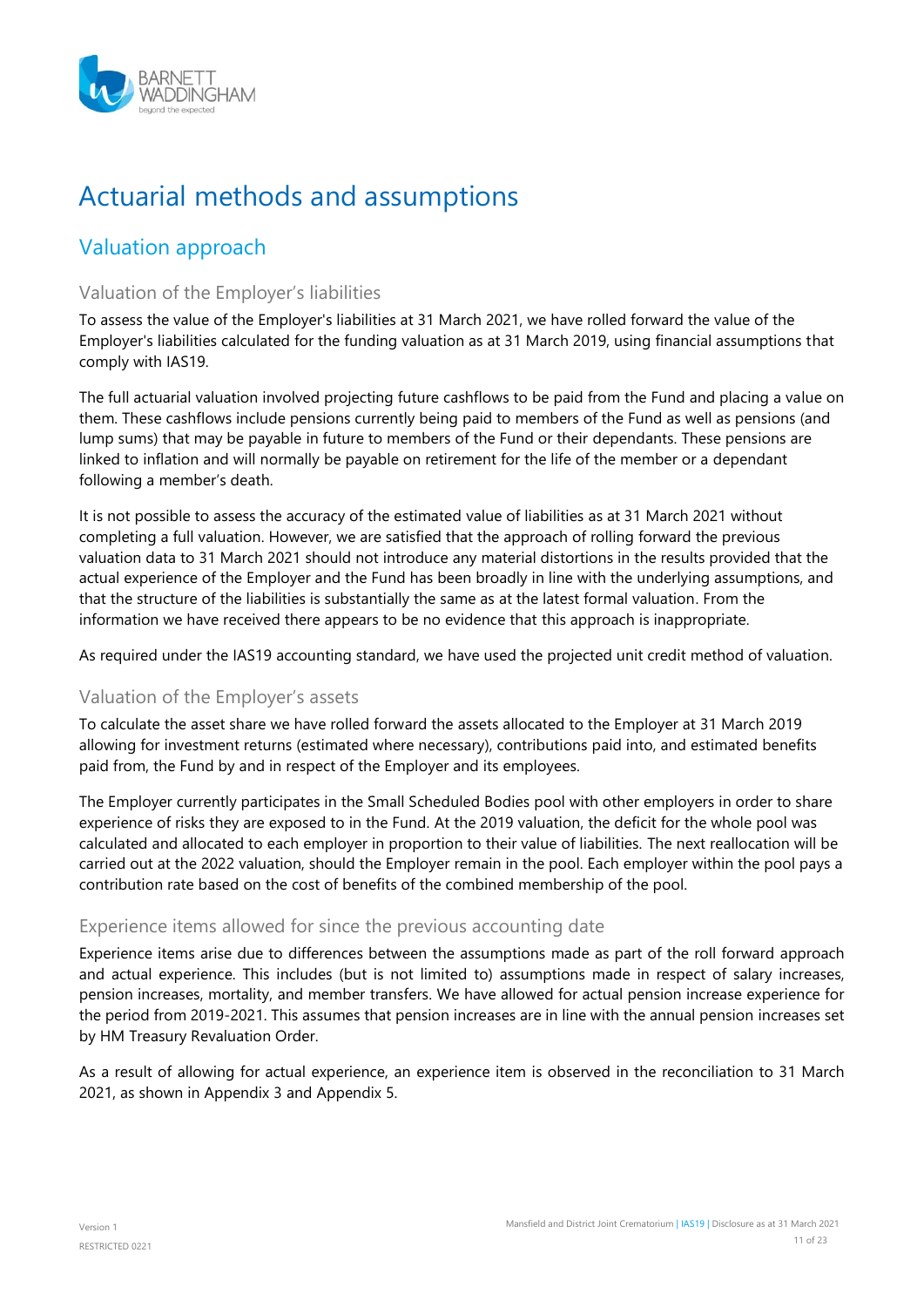

#### <span id="page-11-0"></span>Guaranteed Minimum Pension (GMP) Equalisation

As a result of the High Court's recent Lloyds ruling on the equalisation of GMPs between genders, a number of pension schemes have made adjustments to accounting disclosures to reflect the effect this ruling has on the value of pension liabilities. It is our understanding that HM Treasury have confirmed that the judgement "does not impact on the current method used to achieve equalisation and indexation in public service pension schemes". More information on the current method of equalisation of public service pension schemes can be found [here.](https://www.gov.uk/government/consultations/indexation-and-equalisation-of-gmp-in-public-service-pension-schemes/consultation-on-indexation-and-equalisation-of-gmp-in-public-service-pension-schemes)

On 23 March 2021, the Government published the outcome to its Guaranteed Minimum Pension Indexation consultation, concluding that all public service pension schemes, including the LGPS, will be directed to provide full indexation to members with a GMP reaching State Pension Age (SPA) beyond 5 April 2021. This is a permanent extension of the existing 'interim solution' that has applied to members with a GMP reaching SPA on or after 6 April 2016. Details of the consultation outcome can be found [here.](https://www.gov.uk/government/consultations/public-service-pensions-guaranteed-minimum-pension-indexation-consultation)

Our valuation assumption for GMP is that the Fund will pay limited increases for members that have reached SPA by 6 April 2016, with the Government providing the remainder of the inflationary increase. For members that reach SPA after this date, we have assumed that the Fund will be required to pay the entire inflationary increase. Therefore we do not believe we need to make any adjustments to the value placed on the liabilities as a result of the above outcome.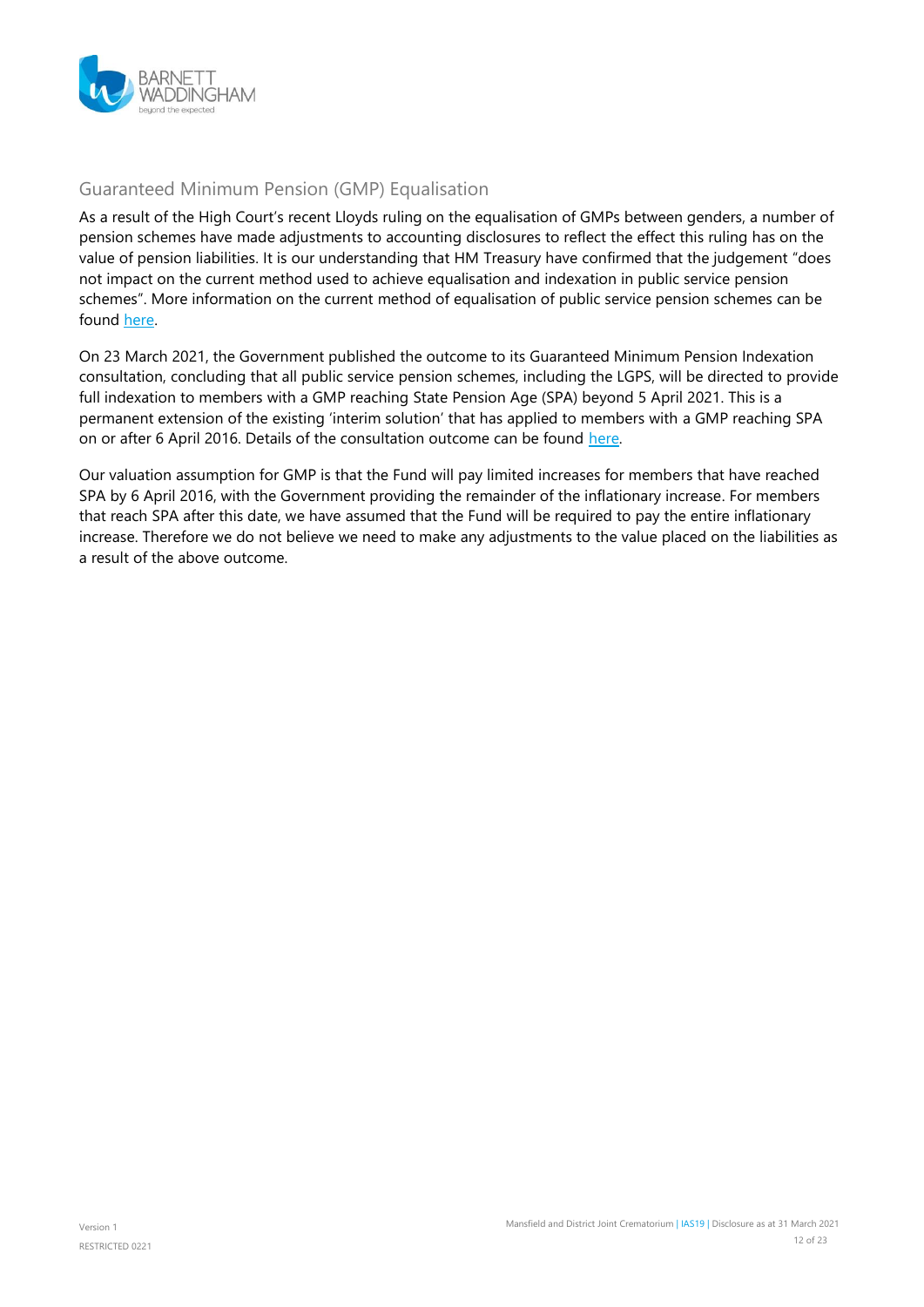

### <span id="page-12-0"></span>Demographic/Statistical assumptions

We have adopted a set of demographic assumptions that are consistent with those used for the most recent Fund valuation, which was carried out as at 31 March 2019. The post retirement mortality tables adopted are the S3PA tables with a multiplier of 110% for males and 105% for females. These base tables are then projected using the CMI\_2018 Model, allowing for a long-term rate of improvement of 1.25% p.a., smoothing parameter of 7.5 and an initial addition parameter of 0.5% p.a. These assumptions are consistent with the previous accounting date.

The assumed life expectations from age 65 are:

| Life expectancy from age 65 (years) | 31 Mar 2021 | 31 Mar 2020 |
|-------------------------------------|-------------|-------------|
| <b>Retiring today</b>               |             |             |
| Males                               | 21.9        | 21.8        |
| Females                             | 24.5        | 24.4        |
| <b>Retiring in 20 years</b>         |             |             |
| Males                               | 23.3        | 23.2        |
| Females                             | 25.9        | 25.8        |

We have also assumed that:

- Members will exchange pension to get 50% of the maximum available cash on retirement. For every £1 of pension that members commute, they will receive a cash payment of £12 as set out in the Regulations;
- Members will retire at one retirement age for all tranches of benefit, which will be the pension weighted average tranche retirement age; and
- The proportion of the membership that had taken up the 50:50 option at the previous valuation date will remain the same.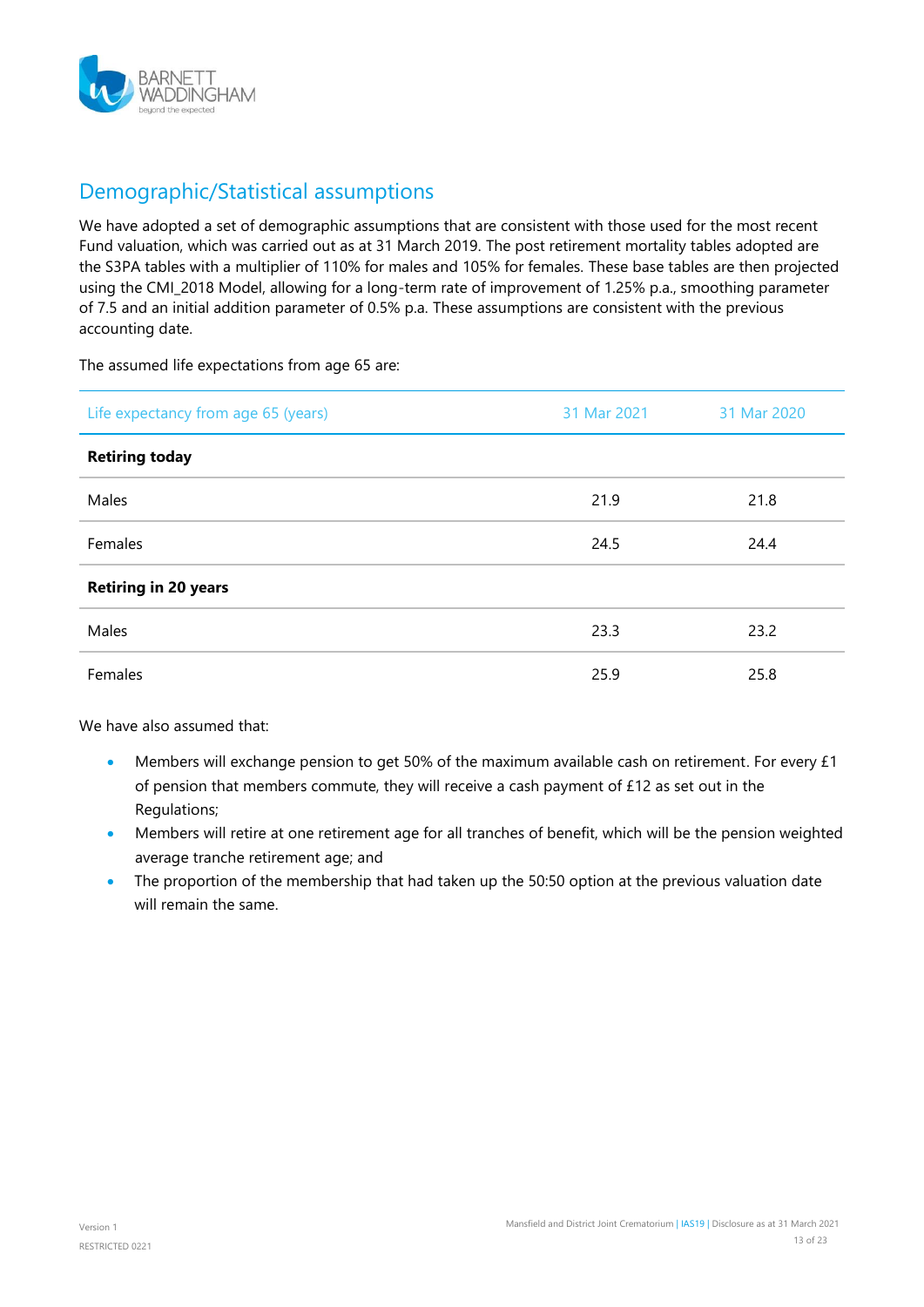

### <span id="page-13-0"></span>Financial assumptions

The financial assumptions used to calculate the results are as follows:

| Assumptions as at | 31 Mar 2021 | 31 Mar 2020 | 31 Mar 2019 |
|-------------------|-------------|-------------|-------------|
|                   | % p.a.      | % p.a.      | % p.a.      |
| Discount rate     | 2.00%       | 2.35%       | 2.45%       |
| Pension increases | 2.80%       | 1.85%       | 2.40%       |
| Salary increases  | 3.80%       | 2.85%       | 3.90%       |

These assumptions are set with reference to market conditions at 31 March 2021.

Our estimate of the Employer's past service liability duration is 24 years.

An estimate of the Employer's future cashflows is made using notional cashflows based on the estimated duration above. These estimated cashflows are then used to derive a Single Equivalent Discount Rate (SEDR). The discount rate derived is such that the net present value of the notional cashflows, discounted at this single rate, equates to the net present value of the cashflows, discounted using the annualised Merrill Lynch AA rated corporate bond yield curve (where the spot curve is assumed to be flat beyond the 30 year point). This is consistent with the approach used at the previous accounting date.

Similar to the approach used to derive the discount rate, the Retail Prices Index (RPI) increase assumption is set using a Single Equivalent Inflation Rate (SEIR) approach, using the notional cashflows described above. The single inflation rate derived is that which gives the same net present value of the cashflows, discounted using the annualised Merrill Lynch AA rated corporate bond yield curve, as applying the BoE implied inflation curve. As above, the Merrill Lynch AA rated corporate bond yield spot curve is assumed to be flat beyond the 30 year point and the BoE implied inflation spot curve is assumed to be flat beyond the 40 year point. This is consistent with the approach used at the previous accounting date.

The BoE implied inflation curve may suggest a higher rate of inflation, over longer terms, than actually expected by market participants due to a willingness to accept a lower return on investments to ensure inflation linked returns. To reflect this, we include an Inflation Risk Premium (IRP) adjustment such that our assumed level of future annual RPI increase is 0.25% p.a. lower than the SEIR calculated using the BoE inflation curve alone. This differs from the previous accounting date. The impact of this change in derivation on the liability value is shown in [Appendix 3.](#page-18-0)

As future pension increases are expected to be based on the Consumer Prices Index (CPI) rather than RPI, we have made a further assumption about CPI which is that it will be 0.35% p.a. below RPI i.e. 2.80% p.a. We believe that this is a reasonable estimate for the future differences in the indices, based on the different calculation methods, recent independent forecasts and the duration of the Employer's liabilities. The difference between RPI and CPI is less than assumed at the previous accounting date. This reflects the anticipated reform of RPI inflation following the UK Statistics Authority's proposal to change how RPI is calculated and subsequent announcements from the Chancellor suggesting this reform is now likely to take effect from 2030. The impact of this change in derivation on the liability value is shown in [Appendix 3.](#page-18-0)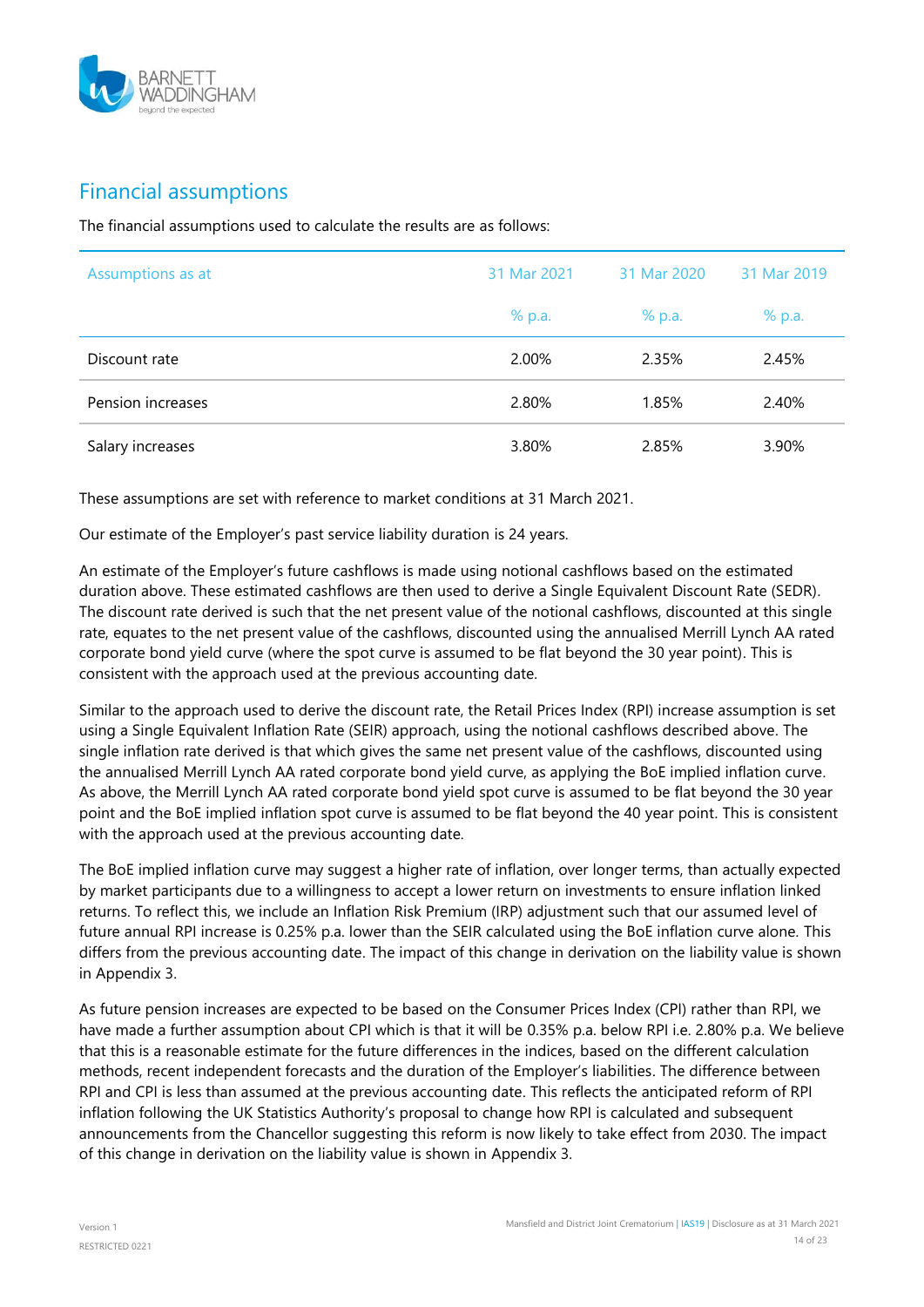

Salaries are assumed to increase at 1.0% p.a. above CPI This is consistent with the approach at the previous accounting date.

### <span id="page-14-0"></span>Past service costs/gains

Past service costs/gains arise as a result of introduction or withdrawal of, or changes to, member benefits. For example, an award of additional discretionary benefits to a member such as added years by a member would be considered a past service cost.

We are not aware of any additional benefits which were granted over the year ending 31 March 2021.

### <span id="page-14-1"></span>**Curtailments**

We have calculated the cost of curtailments arising as a result of the payment of unreduced pensions on early retirement. The Employer may also have to account for non-pension related costs (e.g. lump sum payments on redundancy) but for the avoidance of doubt, we have only calculated the cost of curtailments which affect the Employer's LGPS pension liabilities.

We calculate the cost of curtailments at the point of exit, with interest applied to the accounting date accounted for separately.

Over the year, we understand no employees were permitted by the Employer to take unreduced early retirement that they would not otherwise have been entitled to.

### <span id="page-14-2"></span>**Settlements**

We are not aware of any liabilities being settled at a cost materially different to the accounting reserve during the year.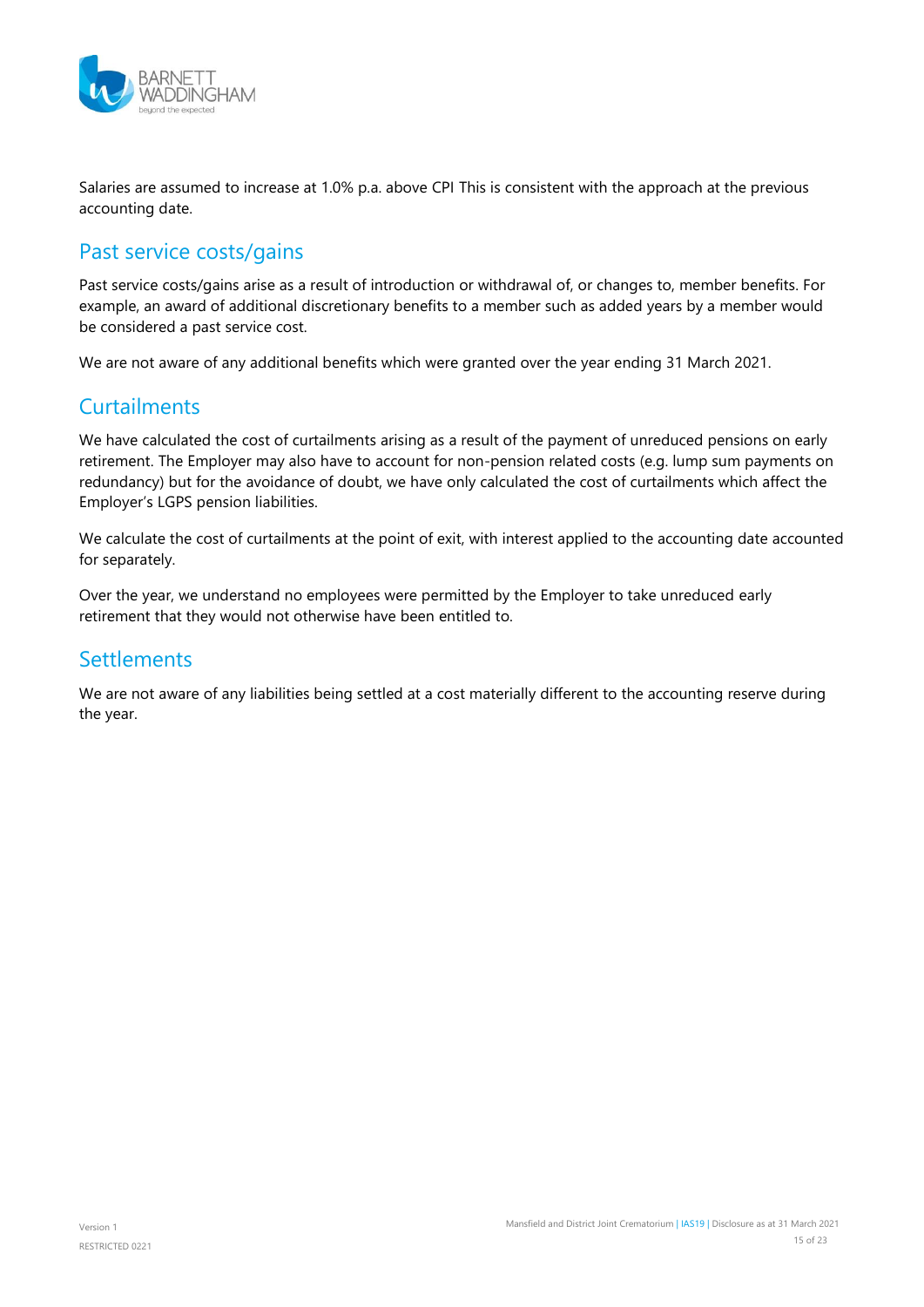

## <span id="page-15-0"></span>Results and disclosures

We estimate that the value of the net liability as at 31 March 2021 is a liability of £1,655,000.

The results of our calculations for the year ended 31 March 2021 are set out in the appendices below:

- Appendix 1 sets out the Statement of financial position as at 31 March 2021;
- Appendix 2 sets out the Statement of profit and loss for the year ended 31 March 2021;
- Appendix 3 details a reconciliation of assets and liabilities during the year;
- Appendix 4 shows a sensitivity analysis on the major assumptions;
- Appendix 5 shows the Remeasurements in other comprehensive income for the year; and
- Appendix 6 contains our estimates of the projected profit and loss account costs for the year ending 31 March 2022. Please note that no allowance has been made for the costs of any early retirements or augmentations which may occur over the year and whose additional capitalised costs would be included in the value of liabilities. It is only an estimate so actual experience over the year is likely to differ. We have not provided balance sheet projections on the basis that they will depend upon market conditions and the asset value of the Fund at the end of the following year.

The figures presented in this report are prepared only for the purposes of IAS19. In particular, they are not relevant for calculations undertaken for funding purposes or for other statutory purposes under UK pensions legislation.

We would be pleased to answer any questions arising from this report.

Julie Baillie

**Julie Baillie FFA Actuary**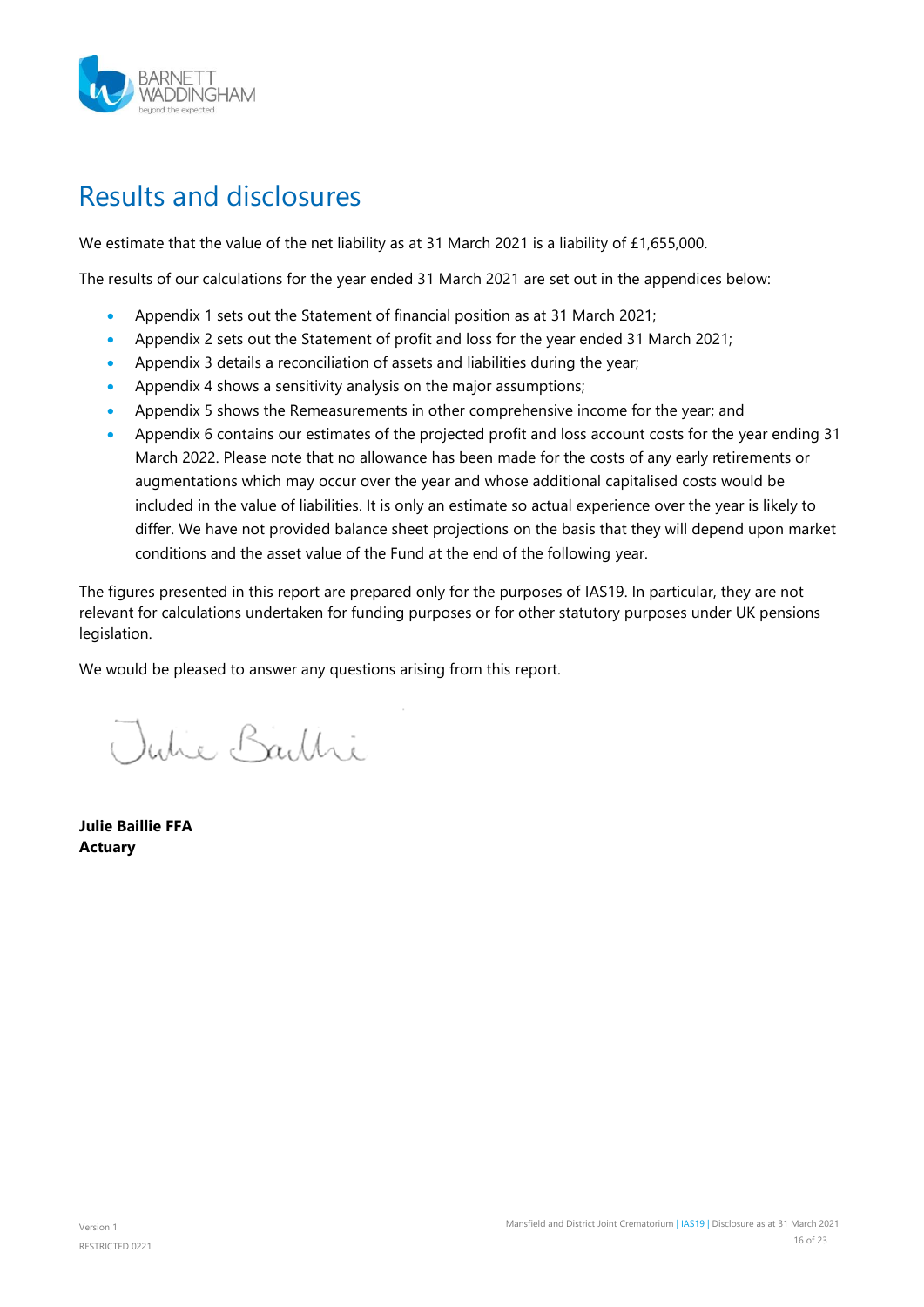

# <span id="page-16-0"></span>Appendix 1 Statement of financial position as at 31 March **2021**

| Net pension asset as at                         | 31 Mar 2021              | 31 Mar 2020 | 31 Mar 2019 |
|-------------------------------------------------|--------------------------|-------------|-------------|
|                                                 | £000s                    | £000s       | £000s       |
| Present value of the defined benefit obligation | 3,042                    | 2,365       | 2,674       |
| Fair value of Fund assets (bid value)           | 1,395                    | 1,231       | 1,456       |
| Deficit / (Surplus)                             | 1,647                    | 1,134       | 1,218       |
| Present value of unfunded obligation            | 8                        | 7           | 7           |
| Unrecognised past service cost                  |                          |             |             |
| Impact of asset ceiling                         | $\overline{\phantom{a}}$ |             |             |
| Net defined benefit liability / (asset)         | 1,655                    | 1,141       | 1,225       |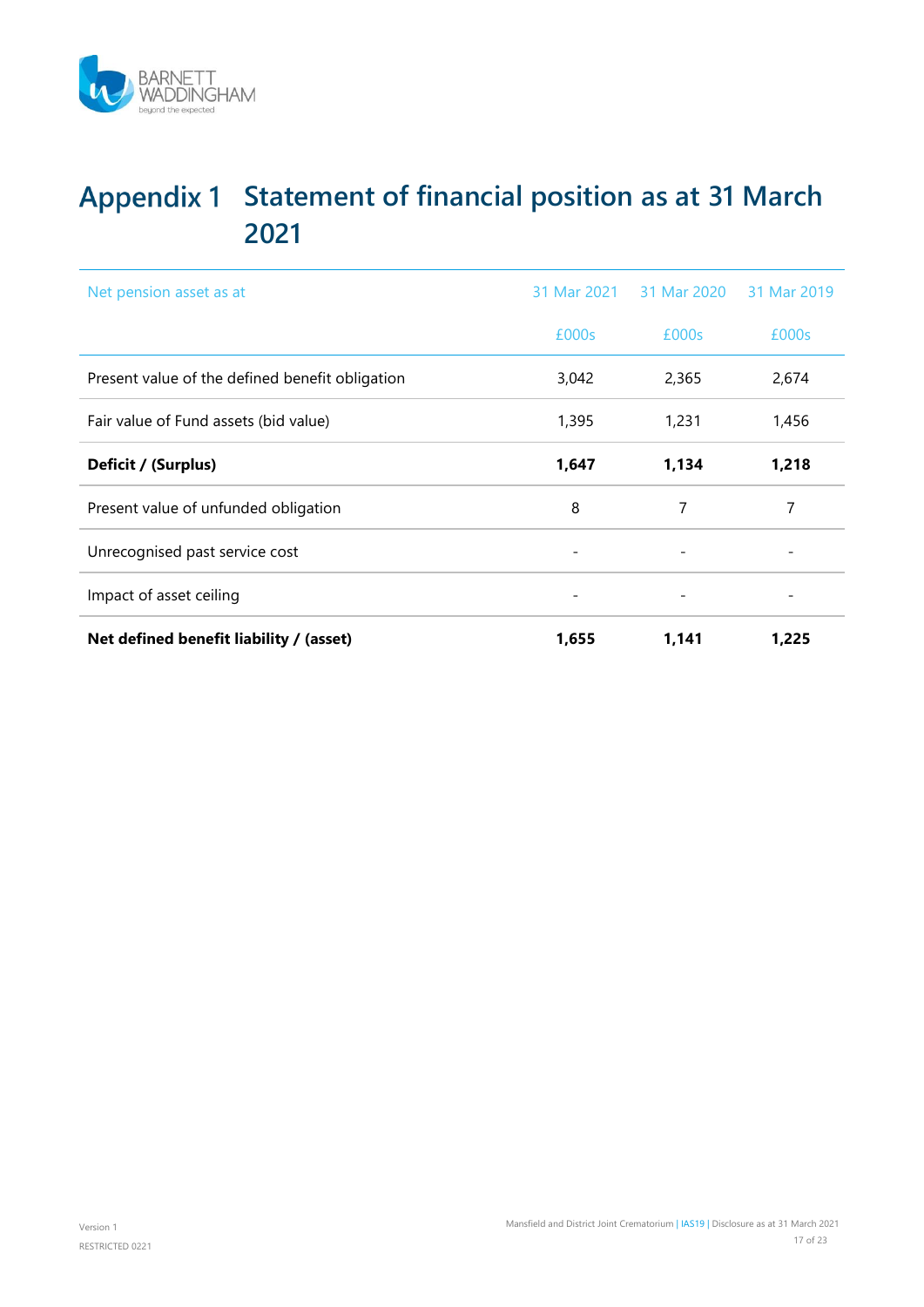

# <span id="page-17-0"></span>**Statement of profit and loss for the year to 31 March 2021**

| The amounts recognised in the profit and      | Year to     | Year to     |
|-----------------------------------------------|-------------|-------------|
| loss statement are:                           | 31 Mar 2021 | 31 Mar 2020 |
|                                               | £000s       | £000s       |
| Service cost                                  | 86          | 123         |
| Net interest on the defined liability (asset) | 25          | 29          |
| Administration expenses                       | 1           |             |
| <b>Total loss (profit)</b>                    | 112         | 153         |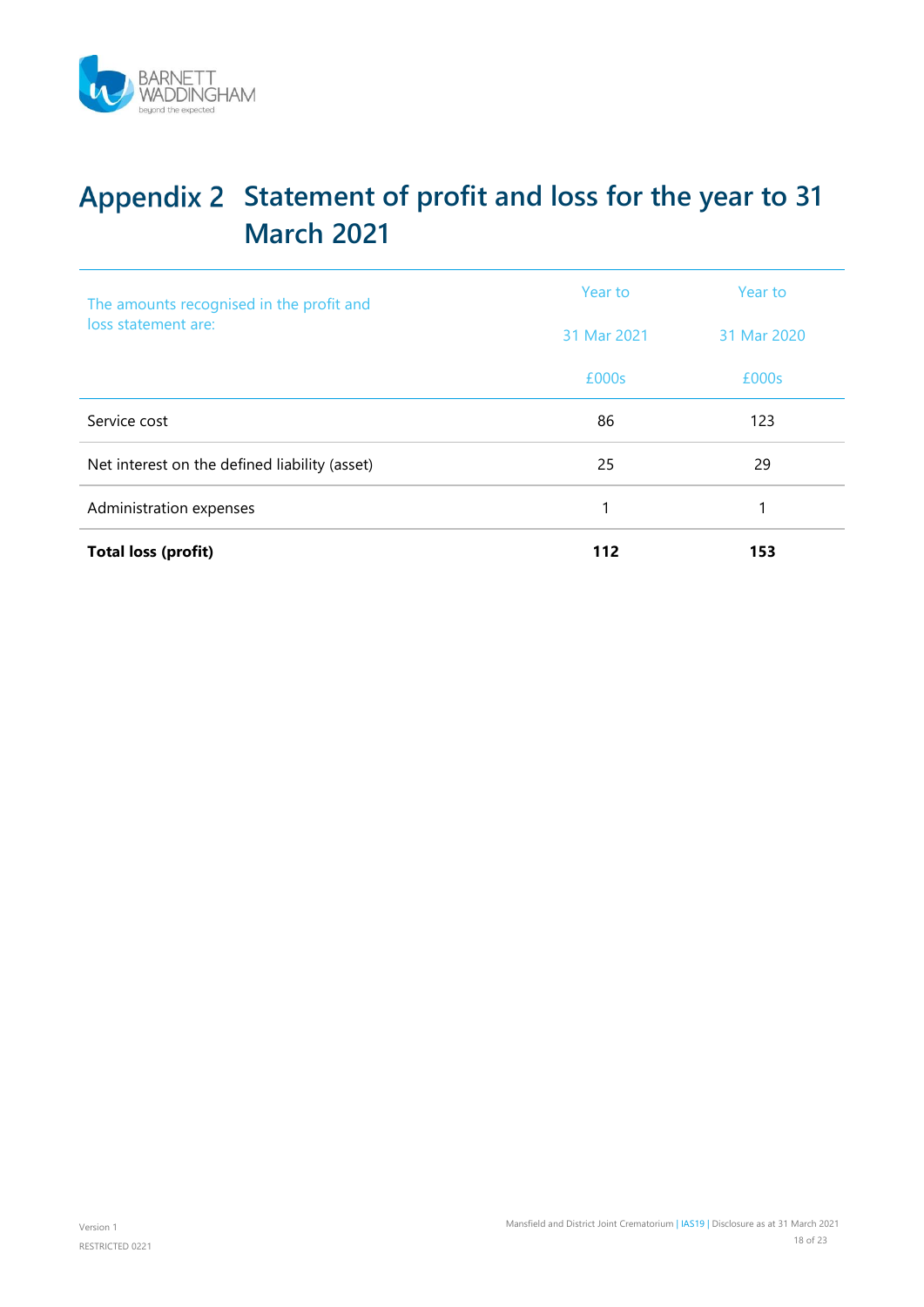

# <span id="page-18-0"></span>Appendix 3 Asset and benefit obligation reconciliation for **the year to 31 March 2021**

| Reconciliation of opening & closing                                | Year to     | Year to     |
|--------------------------------------------------------------------|-------------|-------------|
| balances of the present value of the<br>defined benefit obligation | 31 Mar 2021 | 31 Mar 2020 |
|                                                                    | £000s       | £000s       |
| <b>Opening defined benefit obligation</b>                          | 2,372       | 2,681       |
| Current service cost                                               | 86          | 98          |
| Interest cost                                                      | 53          | 65          |
| Change in financial assumptions                                    | 759         | (282)       |
| Change in demographic assumptions                                  |             | (37)        |
| Experience loss/(gain) on defined benefit obligation               | (27)        | (145)       |
| Liabilities assumed / (extinguished) on settlements                |             |             |
| Estimated benefits paid net of transfers in                        | (208)       | (49)        |
| Past service costs, including curtailments                         |             | 25          |
| Contributions by Scheme participants and other employers           | 15          | 16          |
| Unfunded pension payments                                          |             |             |
| <b>Closing defined benefit obligation</b>                          | 3,050       | 2,372       |

The change in financial assumptions item includes the impact of the change in derivation of future assumed RPI and CPI inflation as noted on page [14.](#page-13-0) These changes have resulted in a loss of £128,000 on the defined benefit obligation; comprising a gain of £154,000 from the change in assumed IRP and a loss of £282,000 from the change in the assumed gap between RPI and CPI inflation.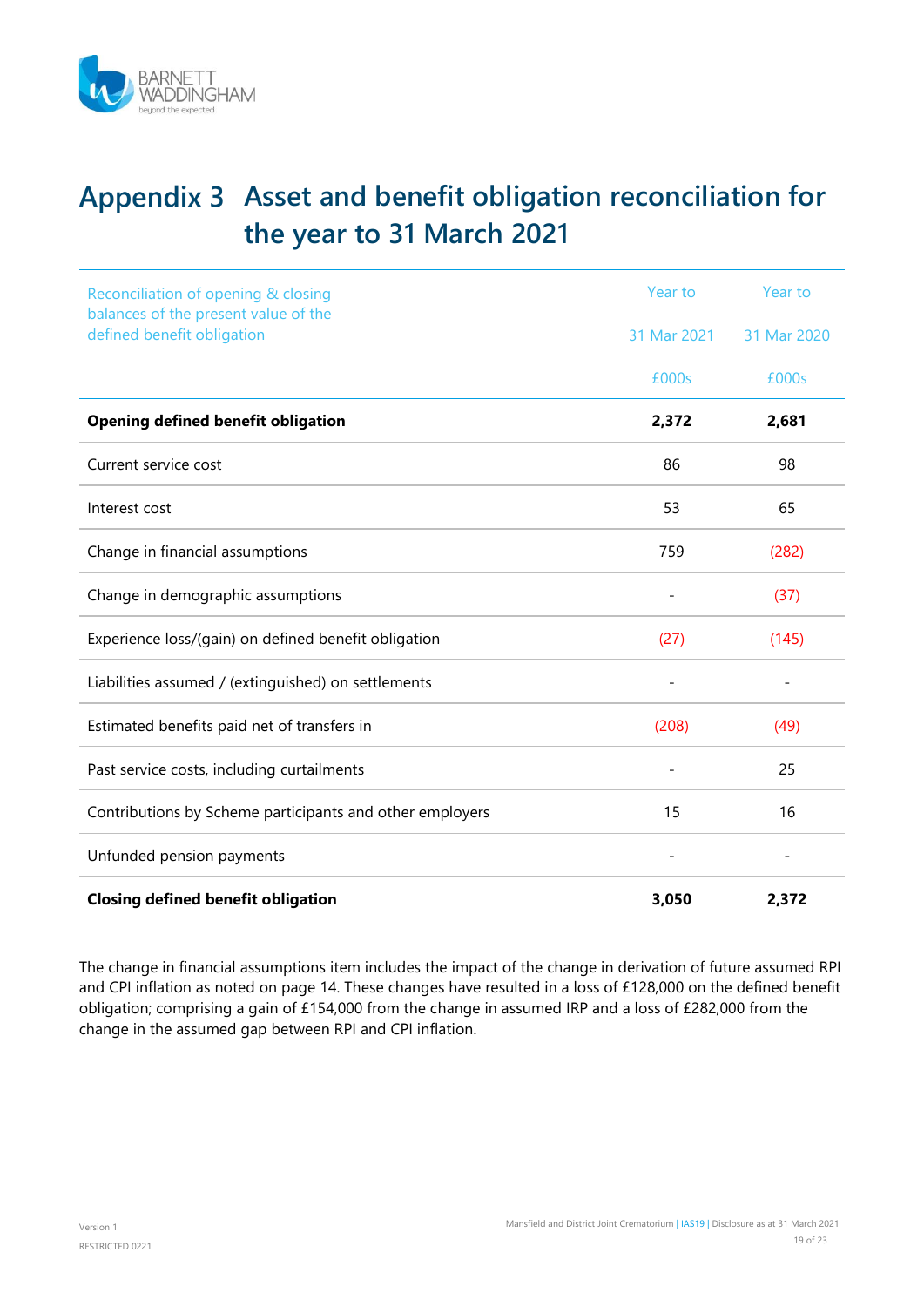

| Reconciliation of opening & closing balances              | Year to     | Year to     |
|-----------------------------------------------------------|-------------|-------------|
| of the fair value of Fund assets                          | 31 Mar 2021 | 31 Mar 2020 |
|                                                           | £000s       | £000s       |
| <b>Opening fair value of Fund assets</b>                  | 1,231       | 1,456       |
| Interest on assets                                        | 28          | 36          |
| Return on assets less interest                            | 233         | (169)       |
| Other actuarial gains/(losses)                            |             | (104)       |
| Administration expenses                                   | (1)         | (1)         |
| Contributions by employer including unfunded              | 97          | 46          |
| Contributions by Scheme participants and other employers  | 15          | 16          |
| Estimated benefits paid plus unfunded net of transfers in | (208)       | (49)        |
| Settlement prices received / (paid)                       |             |             |
| <b>Closing Fair value of Fund assets</b>                  | 1,395       | 1,231       |

The total return on the fund assets for the year to 31 March 2021 is £261,000.

The employer contributions include a single lump sum payment of £48,454 which was agreed to be paid by 30 April 2020.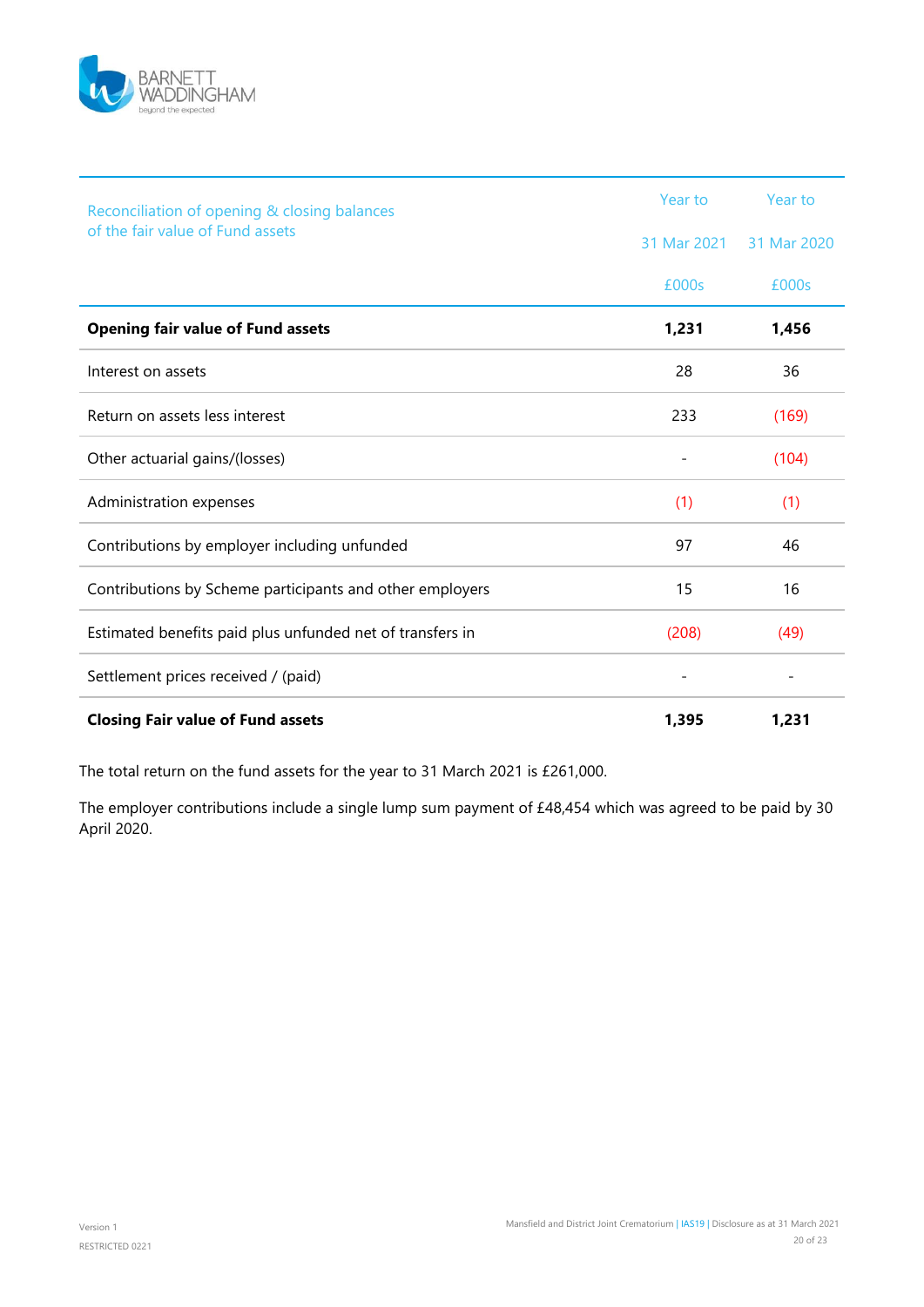

# <span id="page-20-0"></span>**Appendix 4 Sensitivity analysis**

| Sensitivity analysis                                     | £000s   | £000s       | £000s    |
|----------------------------------------------------------|---------|-------------|----------|
| <b>Adjustment to discount rate</b>                       | $+0.1%$ | 0.0%        | $-0.1%$  |
| Present value of total obligation                        | 2,980   | 3,050       | 3,122    |
| Projected service cost                                   | 117     | 120         | 123      |
| Adjustment to long term salary increase                  | $+0.1%$ | 0.0%        | $-0.1%$  |
| Present value of total obligation                        | 3,054   | 3,050       | 3,045    |
| Projected service cost                                   | 120     | 120         | 120      |
| Adjustment to pension increases and deferred revaluation | $+0.1%$ | 0.0%        | $-0.1%$  |
| Present value of total obligation                        | 3,117   | 3,050       | 2,985    |
| Projected service cost                                   | 123     | 120         | 117      |
| <b>Adjustment to life expectancy</b><br>assumptions      | +1 Year | <b>None</b> | - 1 Year |
| Present value of total obligation                        | 3,175   | 3,050       | 2,930    |
| Projected service cost                                   | 125     | 120         | 115      |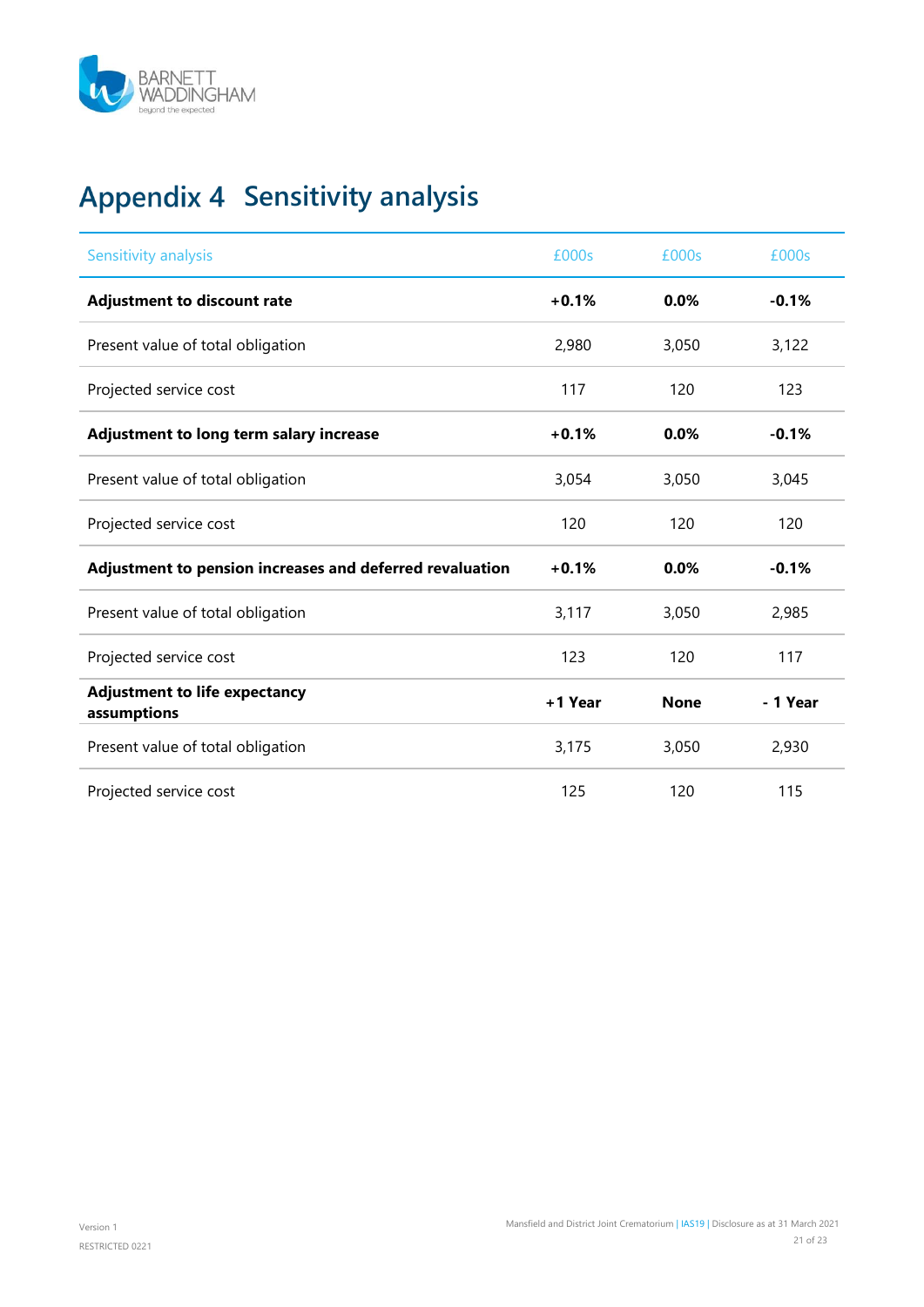

# <span id="page-21-0"></span>**Remeasurements in other comprehensive income**

| Remeasurement of the net assets /<br>(defined liability) | Year to                  | Year to        |
|----------------------------------------------------------|--------------------------|----------------|
|                                                          | 31 Mar 2021              | 31 Mar 2020    |
|                                                          | £000s                    | £000s          |
| Return on Fund assets in excess of interest              | 233                      | (169)          |
| Other actuarial gains/(losses) on assets                 |                          | (104)          |
| Change in financial assumptions                          | (759)                    | 282            |
| Change in demographic assumptions                        |                          | 37             |
| Experience gain/(loss) on defined benefit obligation     | 27                       | 145            |
| Changes in effect of asset ceiling                       | $\overline{\phantom{a}}$ | $\overline{a}$ |
| Remeasurement of the net assets / (defined liability)    | (499)                    | 191            |